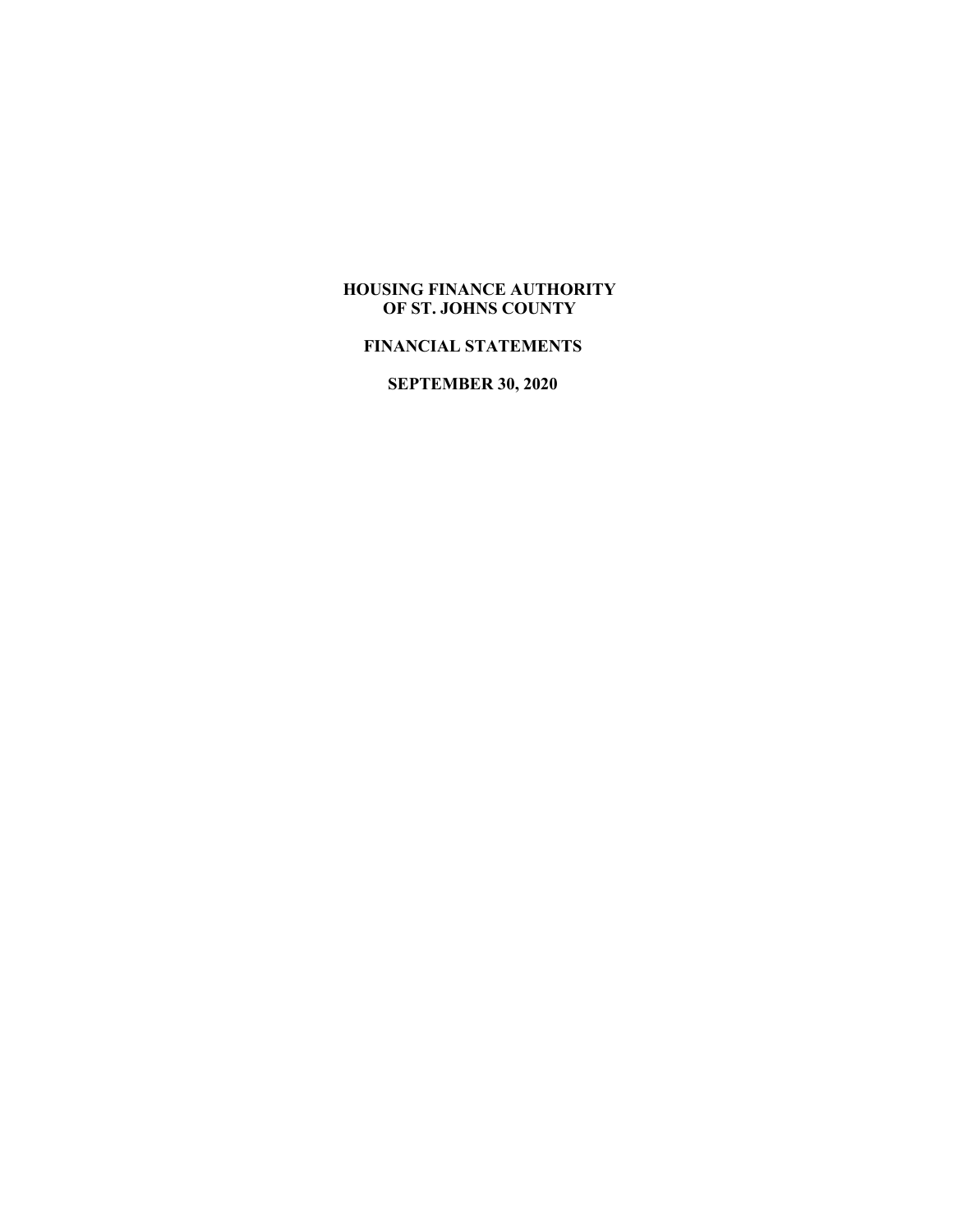#### **HOUSING FINANCE AUTHORITY OF ST. JOHNS COUNTY TABLE OF CONTENTS SEPTEMBER 30, 2020**

| <b>Basic Financial Statements</b>                                                                                                                                             |
|-------------------------------------------------------------------------------------------------------------------------------------------------------------------------------|
|                                                                                                                                                                               |
| Statement of Revenues, Expenditures and Changes in Fund                                                                                                                       |
|                                                                                                                                                                               |
|                                                                                                                                                                               |
| <b>Required Supplementary Information</b><br>Schedule of Revenues, Expenditures and Changes in Fund Balances – Budget and Actual                                              |
| <b>Other Reports and Schedule</b>                                                                                                                                             |
| Independent Auditors' Report on Internal Control over Financial Reporting and On Compliance<br>and Other Matters Based on an Audit of Financial Statements in Accordance with |
|                                                                                                                                                                               |
| Independent Auditors' Management Letter Required by Chapter 10.550,                                                                                                           |
|                                                                                                                                                                               |
|                                                                                                                                                                               |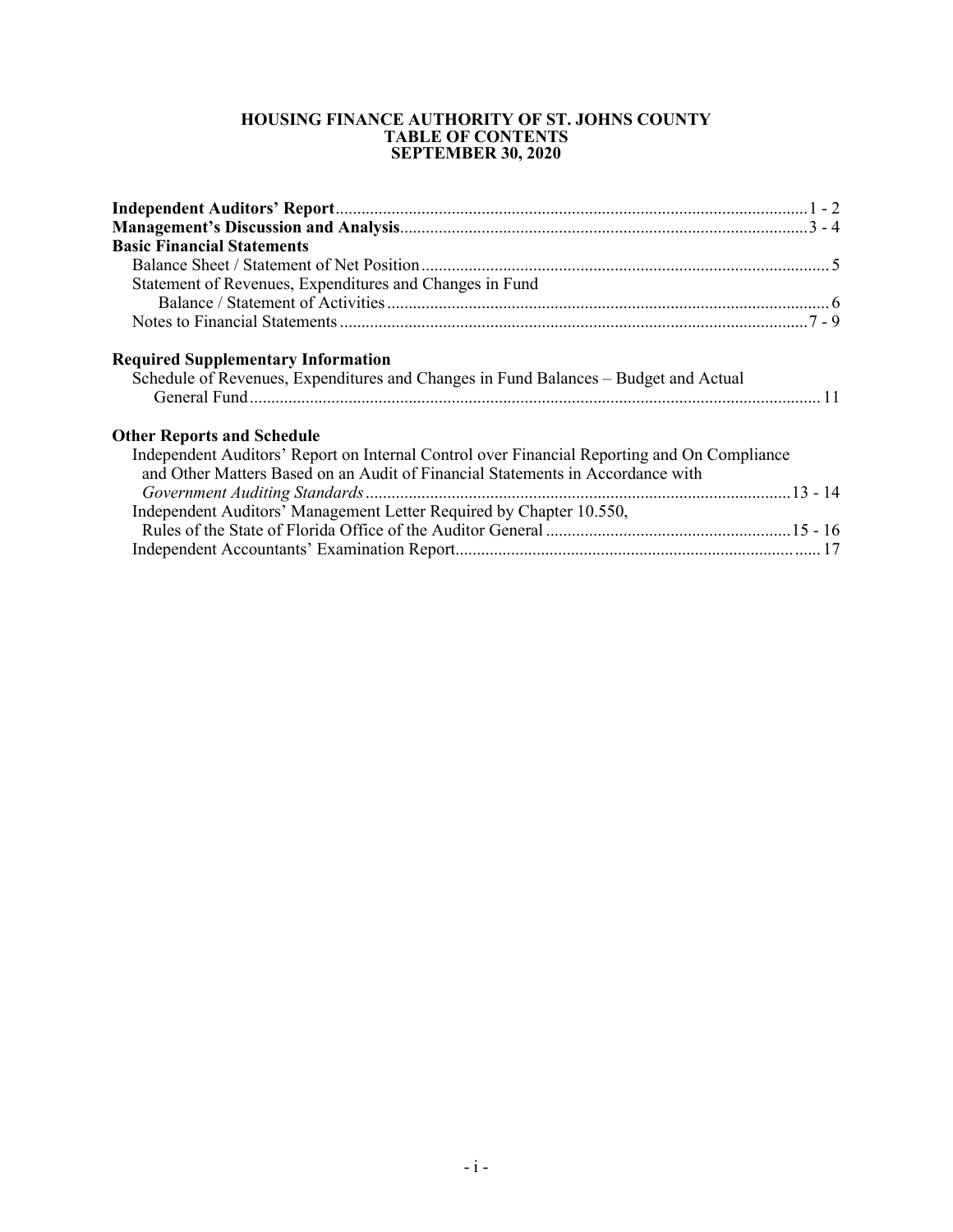

# **INDEPENDENT AUDITORS' REPORT**

To the Governing Board, Housing Finance Authority of St. Johns County:

#### **Report on the Financial Statements**

We have audited the accompanying financial statements of the governmental activities and the general fund of the Housing Finance Authority of St. Johns County (the Authority), as of and for the year ended September 30, 2020, and the related notes to the financial statements, which collectively comprise the Authority's basic financial statements as listed in the table of contents.

#### *Management's Responsibility for the Financial Statements*

The Authority's management is responsible for the preparation and fair presentation of these financial statements in accordance with accounting principles generally accepted in the United States of America; this includes the design, implementation, and maintenance of internal control relevant to the preparation and fair presentation of financial statements that are free from material misstatement, whether due to fraud or error.

#### *Auditors' Responsibility*

Our responsibility is to express opinions on these financial statements based on our audit. We conducted our audit in accordance with auditing standards generally accepted in the United States of America and the standards applicable to financial audits contained in *Government Auditing Standards*, issued by the Comptroller General of the United States. Those standards require that we plan and perform the audit to obtain reasonable assurance about whether the financial statements are free from material misstatement.

An audit involves performing procedures to obtain audit evidence about the amounts and disclosures in the financial statements. The procedures selected depend on the auditors' judgment, including the assessment of the risks of material misstatement of the financial statements, whether due to fraud or error. In making those risk assessments, the auditor considers internal control relevant to the entity's preparation and fair presentation of the financial statements in order to design audit procedures that are appropriate in the circumstances, but not for the purpose of expressing an opinion on the effectiveness of the entity's internal control. Accordingly, we express no such opinion. An audit also includes evaluating the appropriateness of accounting policies used and the reasonableness of significant accounting estimates made by management, as well as evaluating the overall presentation of the financial statements.

We believe that the audit evidence we have obtained is sufficient and appropriate to provide a basis for our audit opinions.

- 1 -

121 Executive Circle 133 East Indiana Avenue Daytona Beach, FL 32114-1180 DeLand, FL 32724-4329 Telephone: 386-257-4100 Telephone: 386-738-3300

5931 NW 1st Place Gainesville, FL 32607-2063 Telephone: 352-378-1331

2477 Tim Gamble Place, Suite 200 Tallahassee, FL 32308-4386 Telephone: 850-386-6184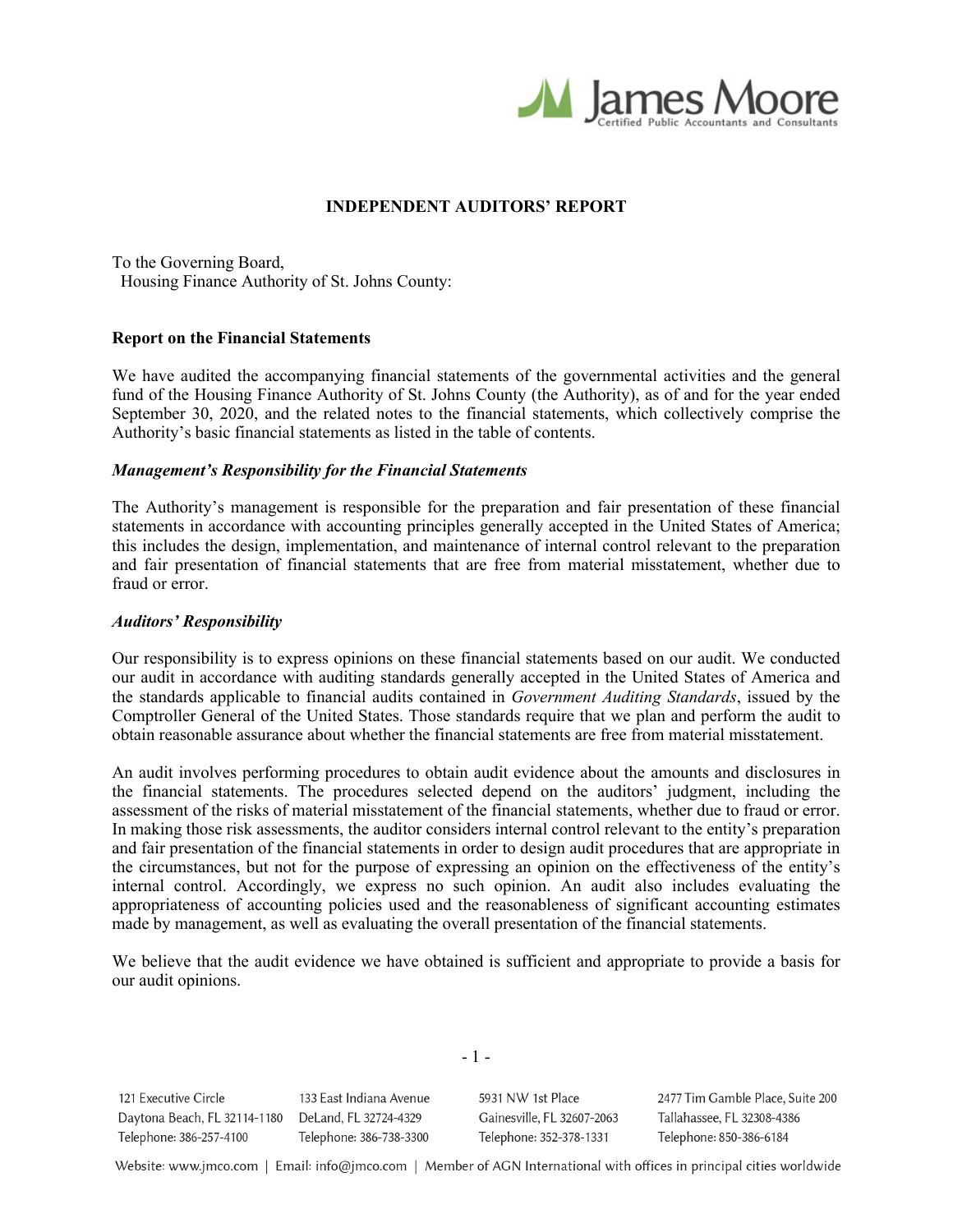### *Opinions*

In our opinion, the financial statements referred to above present fairly, in all material respects, the respective financial position of the governmental activities and the general fund of the Authority, as of September 30, 2020, and the respective changes in financial position for the year then ended in accordance with accounting principles generally accepted in the United States of America.

#### *Other Matters*

## *Required Supplementary Information*

Accounting principles generally accepted in the United States of America require that the management's discussion and analysis, budgetary comparison information, and other required supplementary information as listed in the table of contents, be presented to supplement the basic financial statements. Such information, although not a part of the basic financial statements, is required by the Governmental Accounting Standards Board, who considers it to be an essential part of financial reporting for placing the basic financial statements in an appropriate operational, economic, or historical context. We have applied certain limited procedures to the required supplementary information in accordance with auditing standards generally accepted in the United States of America, which consisted of inquiries of management about the methods of preparing the information and comparing the information for consistency with management's responses to our inquiries, the basic financial statements, and other knowledge we obtained during our audit of the basic financial statements. We do not express an opinion or provide any assurance on the information because the limited procedures do not provide us with sufficient evidence to express an opinion or provide any assurance.

# **Other Reporting Required by** *Government Auditing Standards*

In accordance with *Government Auditing Standards*, we have also issued our report dated June 30, 2021, on our consideration of the Authority's internal control over financial reporting and on our tests of its compliance with certain provisions of laws, regulations, contracts, and grant agreements and other matters. The purpose of that report is to describe the scope of our testing of internal control over financial reporting and compliance and the results of that testing, and not to provide an opinion on internal control over financial reporting or on compliance. That report is an integral part of an audit performed in accordance with *Government Auditing Standards* in considering the Authority's internal control over financial reporting and compliance.

James Marre : 6., P.L.

Daytona Beach, Florida June 30, 2021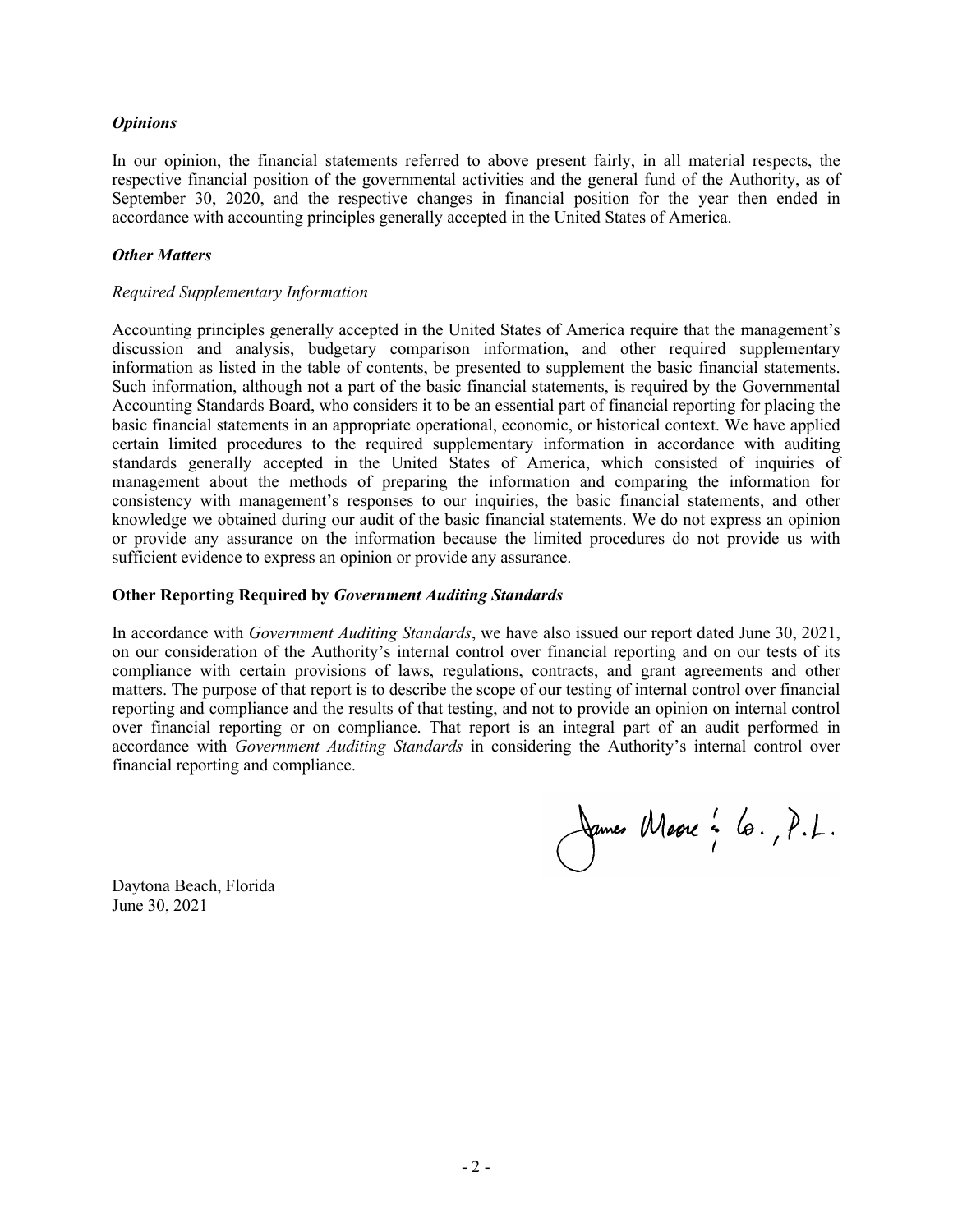## **MANAGEMENT'S DISCUSSION AND ANALYSIS**

This discussion and analysis of the Housing Finance Authority of St. Johns County's (the Authority) financial performance provides an overview of the Authority's financial activities for the fiscal year ended September 30, 2020. Please read it in conjunction with the Authority's financial statements, which follow this section.

## **OVERVIEW OF THE BASIC FINANCIAL STATEMENTS**

This annual report contains government‐wide financial statements that report on the Authority's activities as a whole and fund financial statements that report on the Authority's individual fund.

#### *Government‐Wide Financial Statements*

The first financial statement is the Statement of Net Position. This statement includes all of the Authority's assets, liabilities, and deferred outflows/inflows using the accrual basis of accounting. Accrual accounting is similar to the accounting used by most private‐sector companies. All of the current year revenues and expenses are recorded, regardless of when cash is received or paid. Net Position – the difference between assets, liabilities, and deferred outflows/inflows – can be used to measure the Authority's financial position.

The second financial statement is the Statement of Activities. This statement is also shown using the accrual basis of accounting. It shows the increases and decreases in net position during the fiscal year. Over time, the increases or decreases in net position are useful indicators of whether the Authority's financial health is improving or deteriorating. However, other non-financial factors must also be considered when assessing the overall health of the Authority.

#### *Fund Financial Statements*

Following the government-wide financial statements are the fund financial statements.

Governmental funds – The General Fund is the Authority's only fund. This fund is accounted for using modified accrual accounting. Modified accrual accounting focuses on available cash and other financial assets that can readily be converted to cash. This provides a shorter-term view of the governmental fund's financial position. A reconciliation is provided with these statements, which helps to explain the difference between the fund financial statements and the government‐wide financial statements.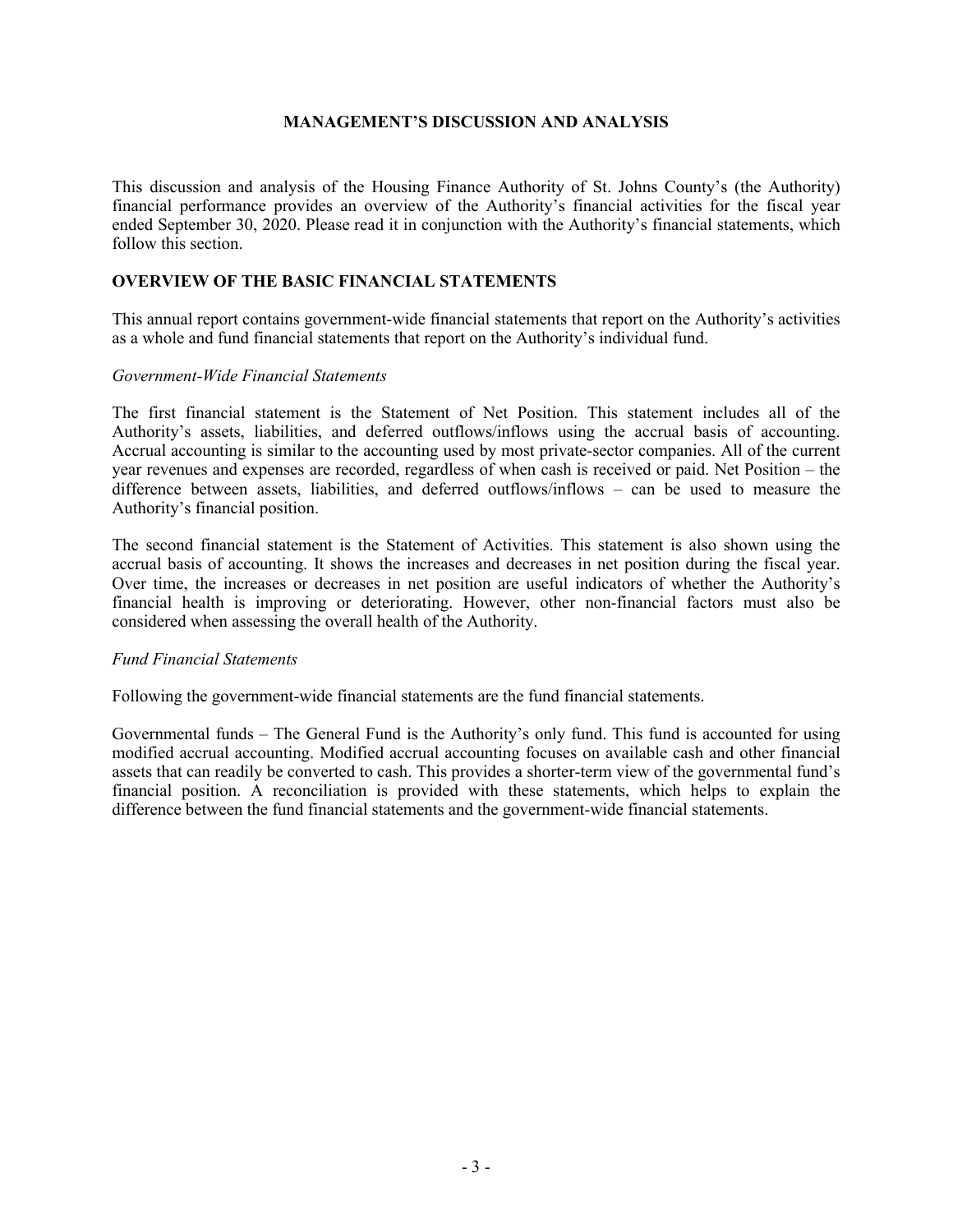#### *Condensed Financial Information*

The following tables present condensed, government-wide comparative data about net position and changes in net position.

## **NET POSITION**

|                           | <b>Governmental Activities</b> |         |   |         |  |  |  |
|---------------------------|--------------------------------|---------|---|---------|--|--|--|
|                           |                                | 2020    |   |         |  |  |  |
| <b>ASSETS</b>             |                                |         |   |         |  |  |  |
| Current assets            |                                | 251,884 |   | 272,673 |  |  |  |
| <b>Total assets</b>       | S                              | 251,884 |   | 272,673 |  |  |  |
| <b>LIABILITIES</b>        |                                |         |   |         |  |  |  |
| Current liabilities       |                                | 2,532   | S | 12,379  |  |  |  |
| <b>Total liabilities</b>  | Φ                              | 2,532   |   | 12,379  |  |  |  |
| <b>NET POSITION</b>       |                                |         |   |         |  |  |  |
| Unrestricted              | \$                             | 249,352 |   | 260,294 |  |  |  |
| <b>Total net position</b> | $\mathcal{S}$                  | 249,352 |   | 260,294 |  |  |  |

#### **CHANGES IN NET POSITION**

|                                 | <b>Governmental Activities</b><br>2020<br>2019 |   |         |  |  |  |
|---------------------------------|------------------------------------------------|---|---------|--|--|--|
| <b>General Revenues:</b>        |                                                |   |         |  |  |  |
| Miscellaneous                   | \$<br>12,371                                   | S | 20,617  |  |  |  |
| <b>Program expenses:</b>        |                                                |   |         |  |  |  |
| Economic environment            | 23,313                                         |   | 15,972  |  |  |  |
| Change in net position          | (10, 942)                                      |   | 4,645   |  |  |  |
| Net position, beginning of year | 260,294                                        |   | 255,649 |  |  |  |
| Net position, end of year       | 249,352                                        |   | 260,294 |  |  |  |

#### **BUDGETARY HIGHLIGHTS**

The original budget for the Authority anticipated revenues of \$13,126, expenditures of \$12,485 and an overall anticipated increase in fund balance of \$641. There was one significant budget amendment during the year which projected an anticipated decrease in fund balance of \$11,017. This negative variance primarily occurred due to interest forgiveness that was not originally anticipated.

#### **ECONOMIC FACTORS**

We are not currently aware of any conditions that are expected to have a significant effect on the Authority's financial position or results of operations.

# **CONTACTING THE AUTHORITY'S FINANCIAL MANAGEMENT**

This financial report is designed to provide our citizens, taxpayers, customers, and creditors with a general overview of the Authority's finances and to show the Authority's accountability for the money it receives. If you have any questions about this report or need additional financial information, contact the Housing Finance Authority of St. Johns County, PO Box 1533, St. Augustine, Florida 32085-1533.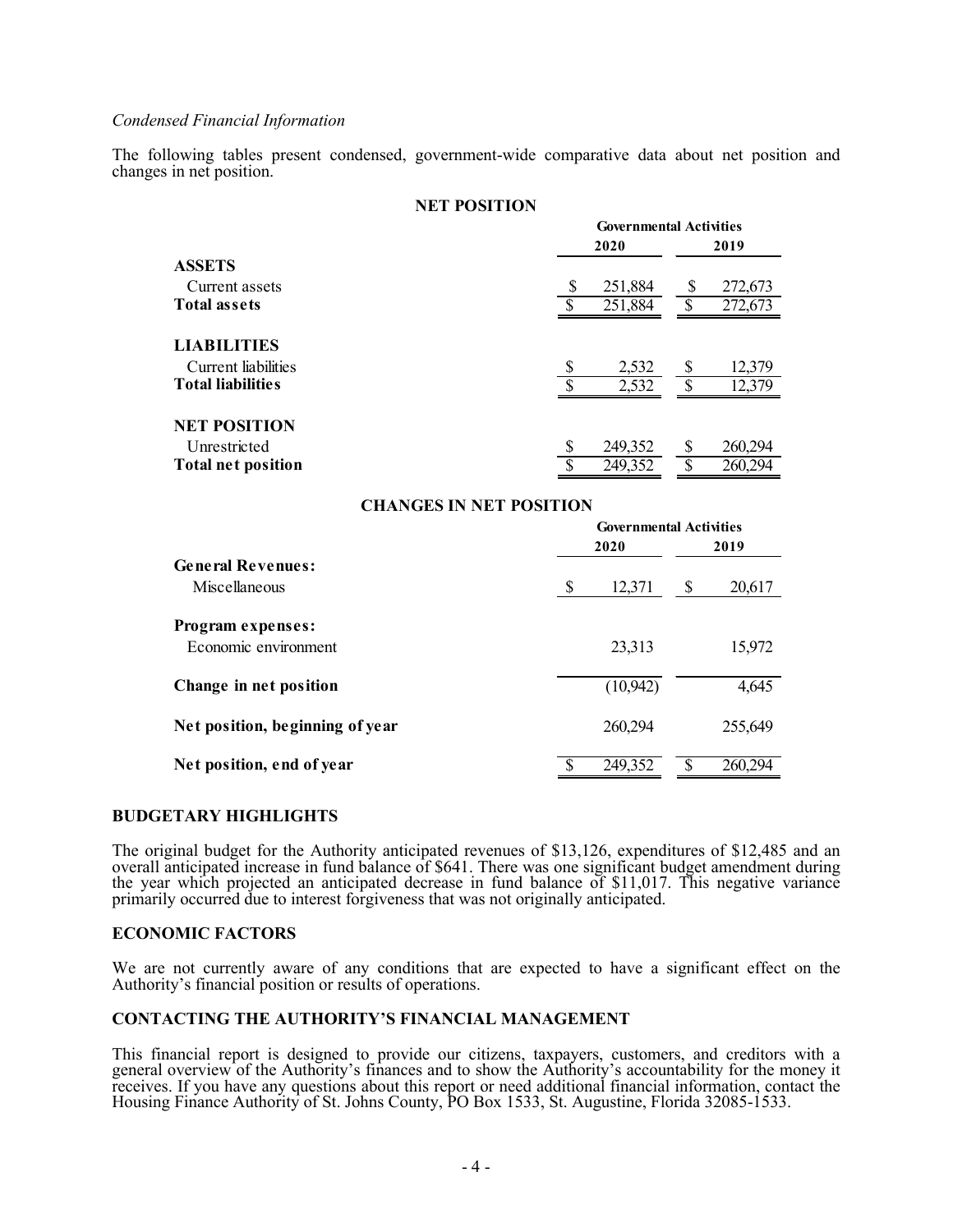# **HOUSING FINANCE AUTHORITY OF ST. JOHNS COUNTY BALANCE SHEET / STATEMENT OF NET POSITION SEPTEMBER 30, 2020**

| <b>Balance Sheet</b>                                          |                           |         |                           |           |                   | <b>Statement of</b><br><b>Net Position</b> |
|---------------------------------------------------------------|---------------------------|---------|---------------------------|-----------|-------------------|--------------------------------------------|
|                                                               | General<br>Fund           |         |                           |           |                   | Governmental                               |
|                                                               |                           |         | <b>Adjustments</b>        |           | <b>Activities</b> |                                            |
| <b>ASSETS</b>                                                 |                           |         |                           |           |                   |                                            |
| Cash and cash equivalents                                     | \$                        | 67,084  | $\mathbb{S}$              |           | $\mathbb{S}$      | 67,084                                     |
| <b>Investments</b>                                            |                           | 2,220   |                           |           |                   | 2,220                                      |
| Notes receivable, net                                         |                           | 134,580 |                           |           |                   | 134,580                                    |
| Property held for sale                                        |                           | 48,000  |                           |           |                   | 48,000                                     |
| <b>Total</b> assets                                           | <sup>\$</sup>             | 251,884 | $\boldsymbol{\mathsf{S}}$ |           | \$                | 251,884                                    |
| <b>LIABILITIES AND FUND BALANCE / NET POSITION</b>            |                           |         |                           |           |                   |                                            |
| <b>Liabilities</b>                                            |                           |         |                           |           |                   |                                            |
| Accounts payable and accrued expenses                         | \$                        | 2,532   | $\mathcal{S}$             |           | \$                | 2,532                                      |
| <b>Total liabilities</b>                                      |                           | 2,532   |                           |           |                   | 2,532                                      |
| Fund balance / net position<br>Fund balance:<br>Nonspendable: |                           |         |                           |           |                   |                                            |
| Notes receivable                                              |                           | 134,580 |                           | (134,580) |                   |                                            |
| Assigned to:                                                  |                           |         |                           |           |                   |                                            |
| Subsequent year's budget                                      |                           | 15,012  |                           | (15,012)  |                   |                                            |
| Unassigned                                                    |                           | 99,760  |                           | (99,760)  |                   |                                            |
| Net position:                                                 |                           |         |                           |           |                   |                                            |
| Unrestricted                                                  |                           |         |                           | 249,352   |                   | 249,352                                    |
| Total fund balance / net position                             |                           | 249,352 |                           |           |                   | 249,352                                    |
| <b>Total Liabilities and Fund Balance / Net Position</b>      | $\boldsymbol{\mathsf{S}}$ | 251,884 | $\mathcal{S}$             |           | \$                | 251,884                                    |

The accompanying notes to financial statements are an integral part of this statement.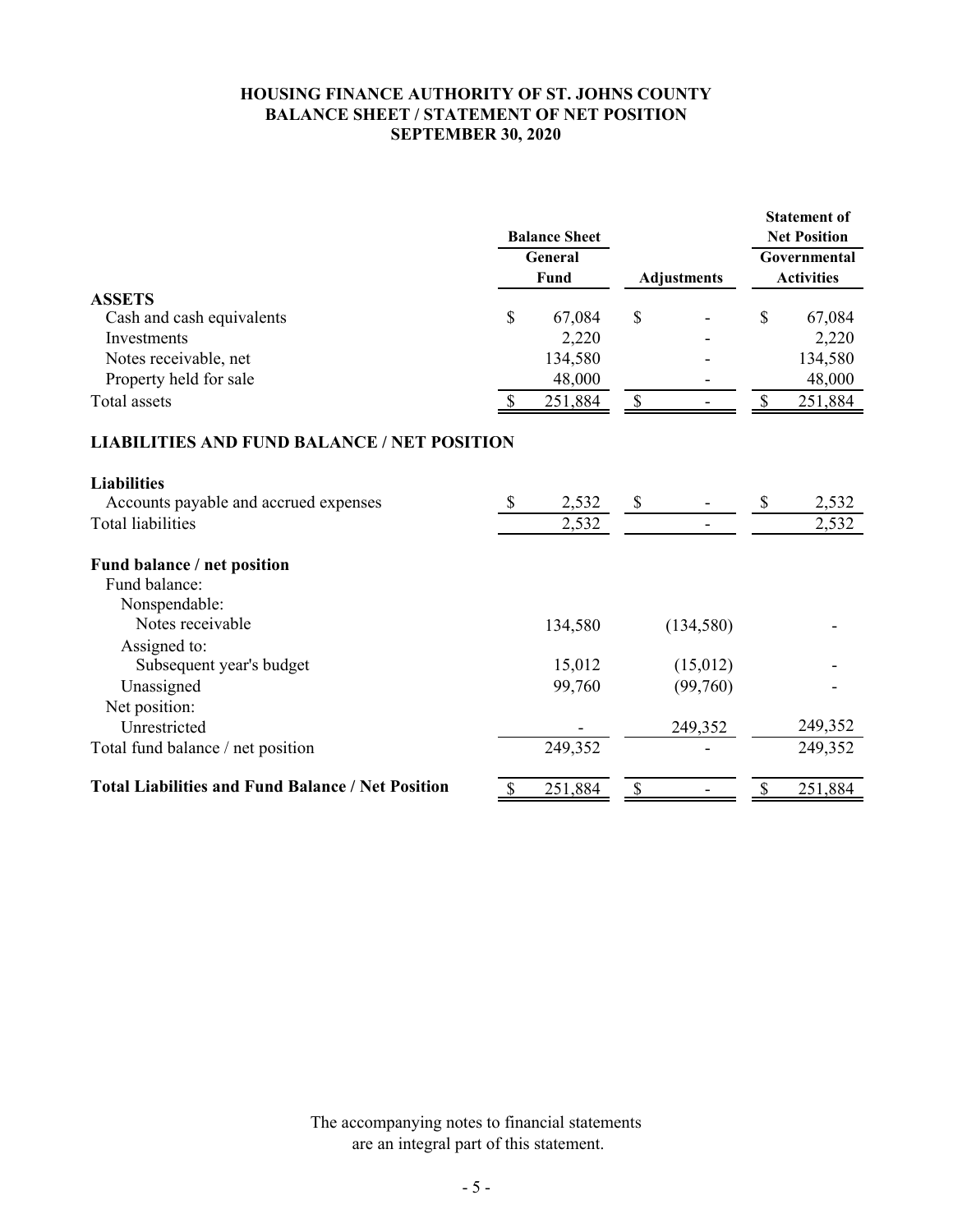# **HOUSING FINANCE AUTHORITY OF ST. JOHNS COUNTY STATEMENT OF REVENUES, EXPENDITURES AND CHANGES IN FUND BALANCE STATEMENT OF ACTIVITIES FOR THE YEAR ENDED SEPTEMBER 30, 2020**

|                                                | <b>Statement of</b><br>Revenues,<br><b>Expenditures,</b><br>and Changes in<br><b>Fund Balance</b> |                    |  | <b>Statement of</b><br><b>Activities</b> |           |  |
|------------------------------------------------|---------------------------------------------------------------------------------------------------|--------------------|--|------------------------------------------|-----------|--|
|                                                | General<br>Fund                                                                                   | <b>Adjustments</b> |  | Governmental<br><b>Activities</b>        |           |  |
| <b>Revenues</b>                                |                                                                                                   |                    |  |                                          |           |  |
| Miscellaneous revenues                         | \$<br>12,371                                                                                      | \$                 |  | \$                                       | 12,371    |  |
| <b>Expenditures / expenses</b><br>Current:     |                                                                                                   |                    |  |                                          |           |  |
| Economic environment                           | 23,313                                                                                            |                    |  |                                          | 23,313    |  |
| Net change in fund balance / net position      | (10, 942)                                                                                         |                    |  |                                          | (10, 942) |  |
| Fund balance / net position, beginning of year | 260,294                                                                                           |                    |  |                                          | 260,294   |  |
| Fund balance / net position, end of year       | 249,352                                                                                           | \$                 |  |                                          | 249,352   |  |

The accompanying notes to financial statements are an integral part of this statement.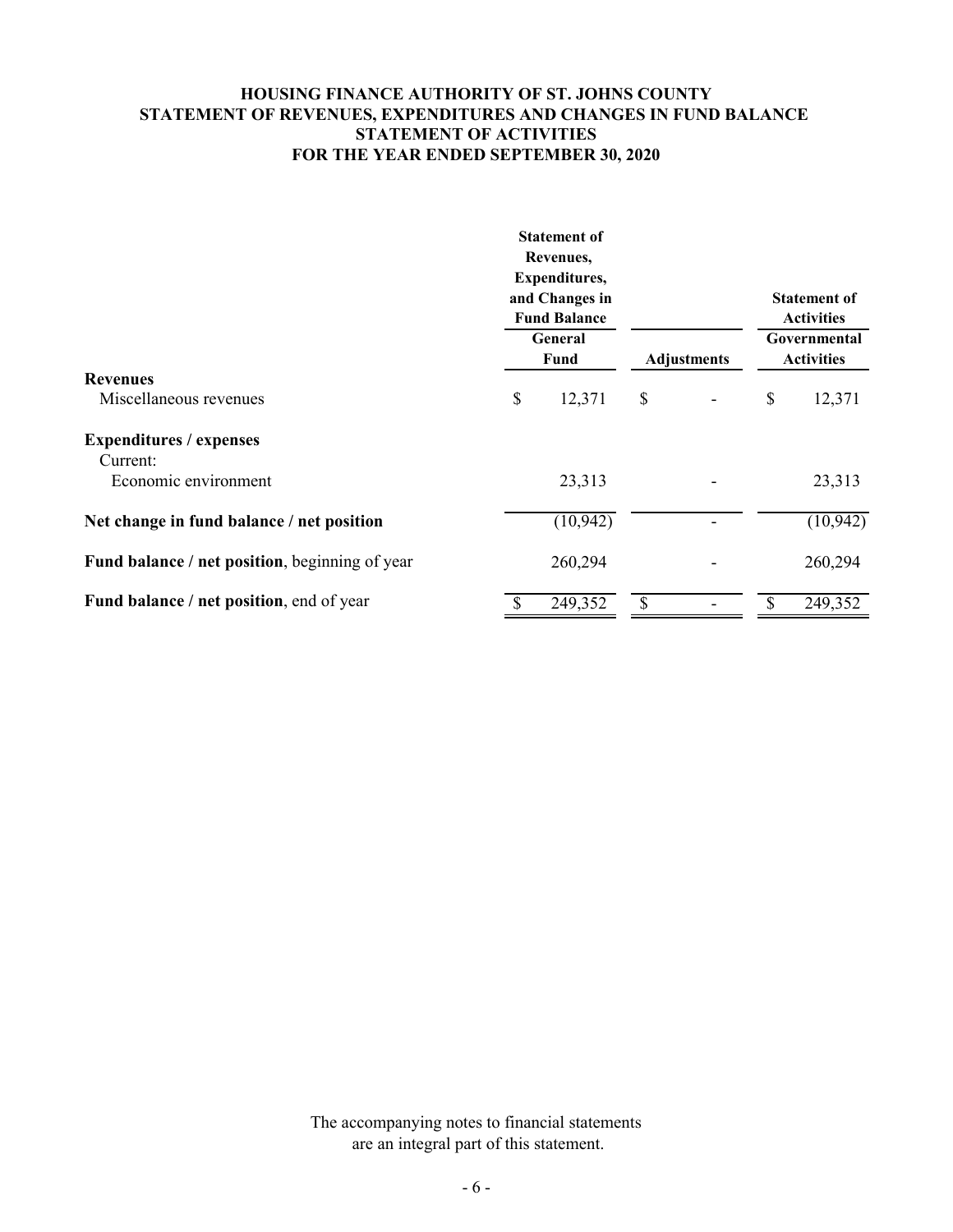## **HOUSING FINANCE AUTHORITY OF ST. JOHNS COUNTY NOTES TO FINANCIAL STATEMENTS SEPTEMBER 30, 2020**

## (1) **Summary of Significant Accounting Policies:**

The financial statements of the Housing Finance Authority of St. Johns County (the Authority), have been prepared in accordance with accounting principles generally accepted in the United States of America as applicable to governmental units. The Governmental Accounting Standards Board (GASB) is the accepted body for promulgating governmental accounting and financial reporting principles. The following is a summary of the Authority's significant accounting policies:

(a) **Reporting entity—The Housing Finance Authority of St. Johns County (the "Authority") was** created as a Florida public corporation in accordance with the Florida Authority Law, Part IV of Chapter 159, Florida Statutes, following the adoption of an approving ordinance (No. 80-7, dated February 26, 1980) by the Board of County Commissioners of St. Johns County, Florida (the "Board"). The purpose of the Authority is to promote and support affordable housing it St. Johns County. The Authority is authorized to issue bonds to fulfill its corporate purpose in principal amounts specifically authorized by the Board.

The Board appoints the Authority Members, who serve a term of four years. The Board has the power to remove a Member of the Authority from office without cause. For financial reporting purposes the Authority is considered a component unit of St. Johns County.

The Authority uses the criteria established in Governmental Accounting Standards Board ("GASB") Statement No. 14, as amended, to identify component units. The Authority's financial statements do not contain any component units.

(b) **Basis of presentation—**The Authority's financial statements are special-purpose financial statements that have been prepared for the purpose of complying with the Rules of the Auditor General of the State of Florida (the Rules). In conformity with the Rules, the Authority has not presented the government-wide financial statements, the reconciliations to the government-wide statements or management's discussion and analysis.

(c) **Fund accounting—**Accounts are organized on the basis of funds, each of which is considered a separate accounting entity. The operations of each fund are accounted for with a separate set of self-balancing accounts that comprise its assets, liabilities, fund equity, revenues, and expenditures, as appropriate for each fund type. Government resources are allocated to, and accounted for in, individual funds based upon the purposes for which they are to be spent and the means by which spending activities are controlled. The focus of fund financial statements is on major funds, each displayed in a separate column.

The Authority reports the following major governmental funds;

*General Fund* – The principal operating fund of the Authority. It is used to account for all financial resources, except those required to be accounted for in another fund.

(d) **Measurement focus/basis of accounting—The General Fund's financial statements are** reported using the current financial resources measurement focus and the modified accrual basis of accounting. Revenues are recognized as soon as they are both measurable and available. Revenues are considered to be available when they are collectible within the current period or soon enough thereafter to pay liabilities of the current period. For this purpose, the Authority considers revenues to be available if they are collected within 60 days of the end of the current fiscal period. Expenditures generally are recorded when the related fund liability is incurred. The primary sources of revenues for the Authority are revenues earned in the form of bond issuance and transfer fees and interest on cash deposits, investments and notes receivable.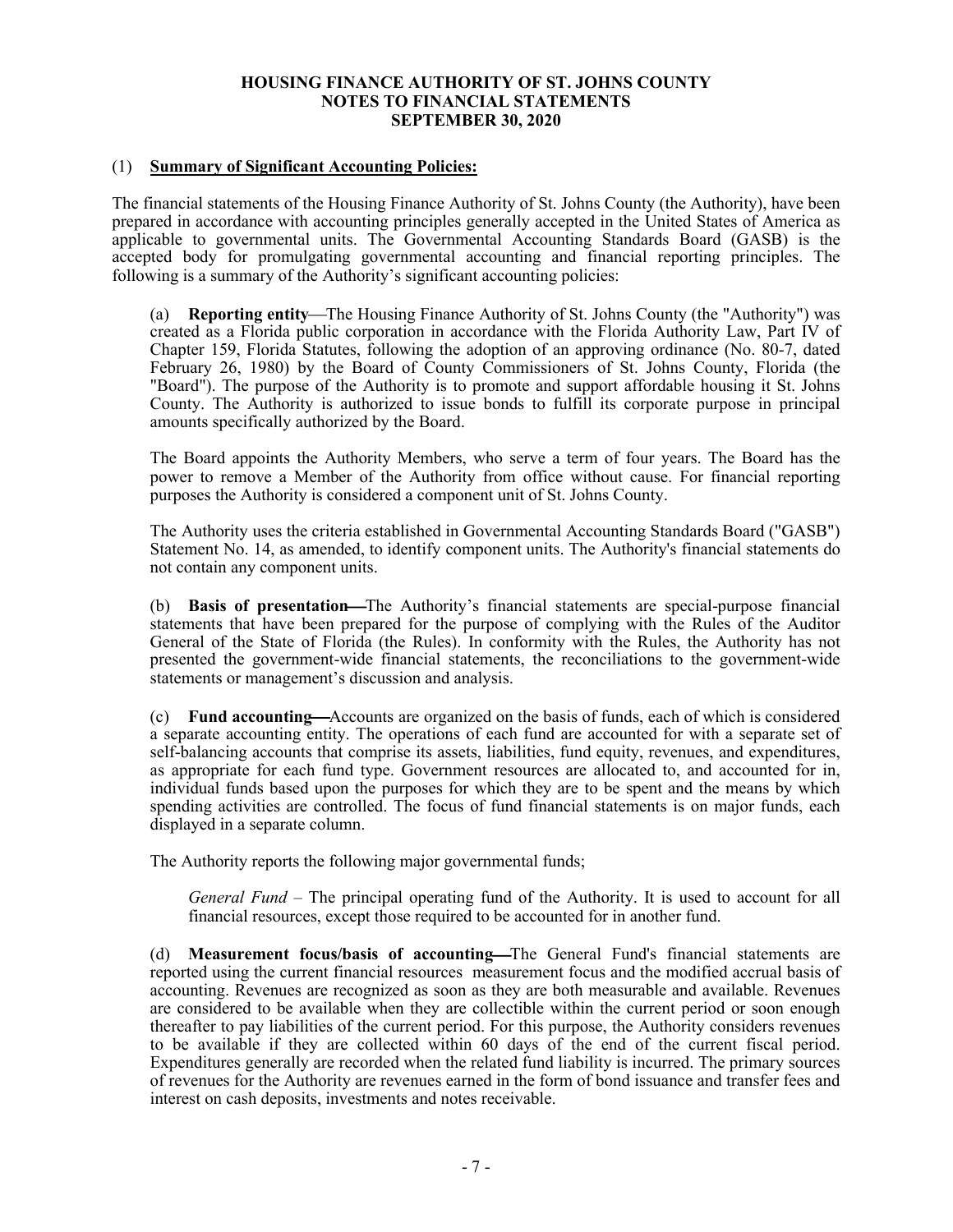### **HOUSING FINANCE AUTHORITY OF ST. JOHNS COUNTY NOTES TO FINANCIAL STATEMENTS SEPTEMBER 30, 2020**

#### (1) **Summary of Significant Accounting Policies:**

The government-wide financial statements are reported using the economic resources measurement focus and the accrual basis of accounting. Revenues are recorded when earned and expenses are recorded when a liability is incurred, regardless of the timing of related cash flows.

(e) **Property held for sale**—Property held for sale consists of economic development properties and are stated at cost. Proceeds from sales are restricted as to their use. Subsequent to year end the Authority entered into a contract to sell the property for approximately \$200,000.

(f) **Cash—The Authority's cash and cash equivalents are considered to be cash on hand, demand** deposits, and short-term investments with original maturities of three months or less from the date of acquisition.

(g) **Accounts payable**Accounts payable balances in the general fund are primarily payable to third-party vendors for goods provided and services rendered.

(h) **Fund balance/Net position—**The Authority classifies fund balances according to a hierarchy based primarily on the extent to which the Authority is bound to honor constraints on the specific purposes for which amounts in the funds can be spent.

Fund balance classifications are described below:

Nonspendable Fund Balance - Nonspendable fund balances are amounts that cannot be spent because they are either (a) not in spendable form or (b) legally or contractually required to be maintained intact.

Restricted Fund Balance - Restricted fund balances are restricted when constraints placed on the use of resources are either: (a) externally imposed by creditors, grantors, contributors, or laws or regulations of other governments; or (b) imposed by law through constitutional provisions or enabling legislation.

Committed Fund Balance - Committed fund balances are amounts that can only be used for specific purposes as a result of constraints imposed by formal action of the Authority's highest level of decision-making authority, which is a policy of the Authority. Committed amounts cannot be used for any other purpose unless the Authority removes those constraints by taking the same type of action.

Assigned Fund Balance - Assigned fund balances are amounts that are constrained by the Authority's intent to be used for specific purposes, but are neither restricted nor committed. Intent is expressed by (a) the constitutional officer or (b) a body or official to which the constitutional officer has delegated the authority to assign amounts used for specific purposes.

Unassigned Fund Balance - Unassigned fund balance is the residual classification for the General Fund and the negative residual amount in other funds.

The Authority's policy is to expend resources in the following order: restricted, committed, assigned, and unassigned.

(i) Use of estimates—The preparation of financial statements in conformity with generally accepted accounting principles requires management to make various estimates. Actual results could differ from those estimates.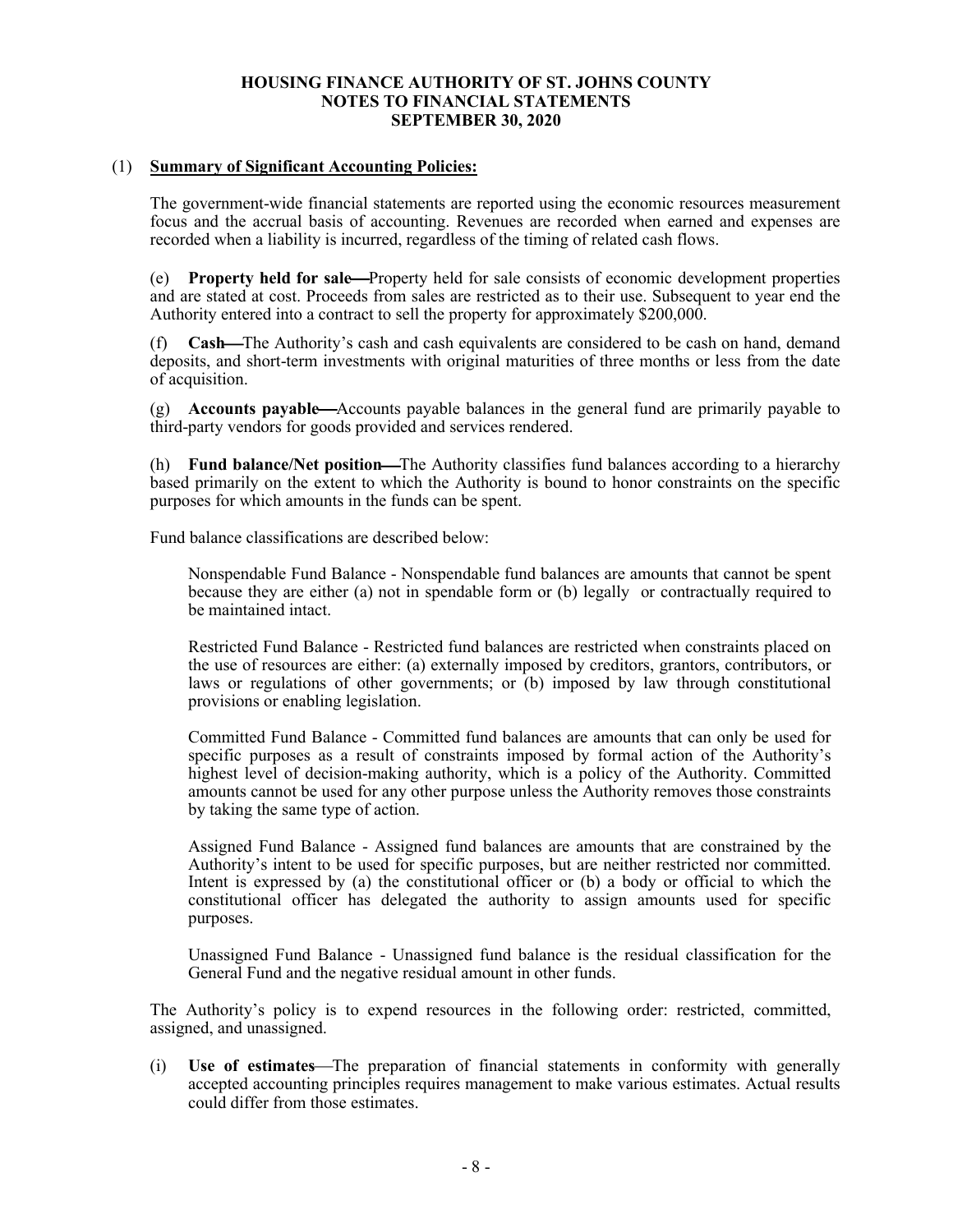## **HOUSING FINANCE AUTHORITY OF ST. JOHNS COUNTY NOTES TO FINANCIAL STATEMENTS SEPTEMBER 30, 2020**

# (2) **Deposits and Investments**

All of the cash deposits of the Authority are placed with qualified public depositories and are entirely insured by Federal Depository Insurance and/or collateralized pursuant to Chapter 280, Florida Statutes.

Section 218.415, Florida Statutes, authorizes the Authority to invest in the Local Government Surplus Funds Trust Fund investment pool, Security and Exchange Commission ("SEC"} registered money market funds with the highest credit quality rating, interest-bearing time deposits or savings accounts in qualified public depositories and direct obligations of the U.S. Treasury. The Authority invests temporarily idle resources in an interest-bearing time deposit with a financial institution that is a qualified public depository.

## (3) **Notes Receivable**

The Authority has two notes receivable at September 30, 2020, each secured by a Mortgage and Security Agreement.

The first note, issued July 9, 2002, for \$110,580, has an outstanding balance of \$110,580 at September 30, 2020. Interest only payments are required monthly beginning March 27, 2016, at the rate of prime plus 1% and the principal balance is receivable in full on or before March 27, 2026. The fourth note, issued December 8, 2005, for \$37,500, was receivable in full on or before September 15, 2012, with 3% interest. Since the original due date, the Authority has deferred payment on the loan multiple times. There is currently a lien on the property. At September 30, 2020, the outstanding balance on this note was \$24,000, which is net of a  $$13,500$  allowance.

#### (4) **Conduit Debt Obligations**

From time to time, the Authority has issued bonds to provide financial assistance to private-sector entities for the acquisition and construction of industrial and commercial facilities deemed to be in the public interest. The bonds are secured by the property financed and are payable solely from revenue generated by the project or by the company receiving the funds. Upon repayment of the bonds, ownership of the acquired facilities transfers to the private sector entity served by the bond issuance.

Neither the Authority, the County, the State, nor any political subdivision thereof is obligated in any manner for repayment of the bonds. Accordingly, the bonds are not reported as liabilities in the accompanying financial statements.

As of September 30, 2020, there were several bonds outstanding. The aggregate principal amount payable could not be determined; however, the aggregate original issue amount was \$7,800,000.

# (5) **Risk Management**

The Authority is exposed to various risks of loss related to general liability, property damage, and workrelated injuries of independent contractors. To manage its risk, the Authority carries an umbrella insurance policy that covers all properties owned by the Authority. The Authority also carries a separate worker's compensation policy. The Authority pays annual premiums for its coverage. There were no claims paid which exceeded coverage during the last three fiscal years.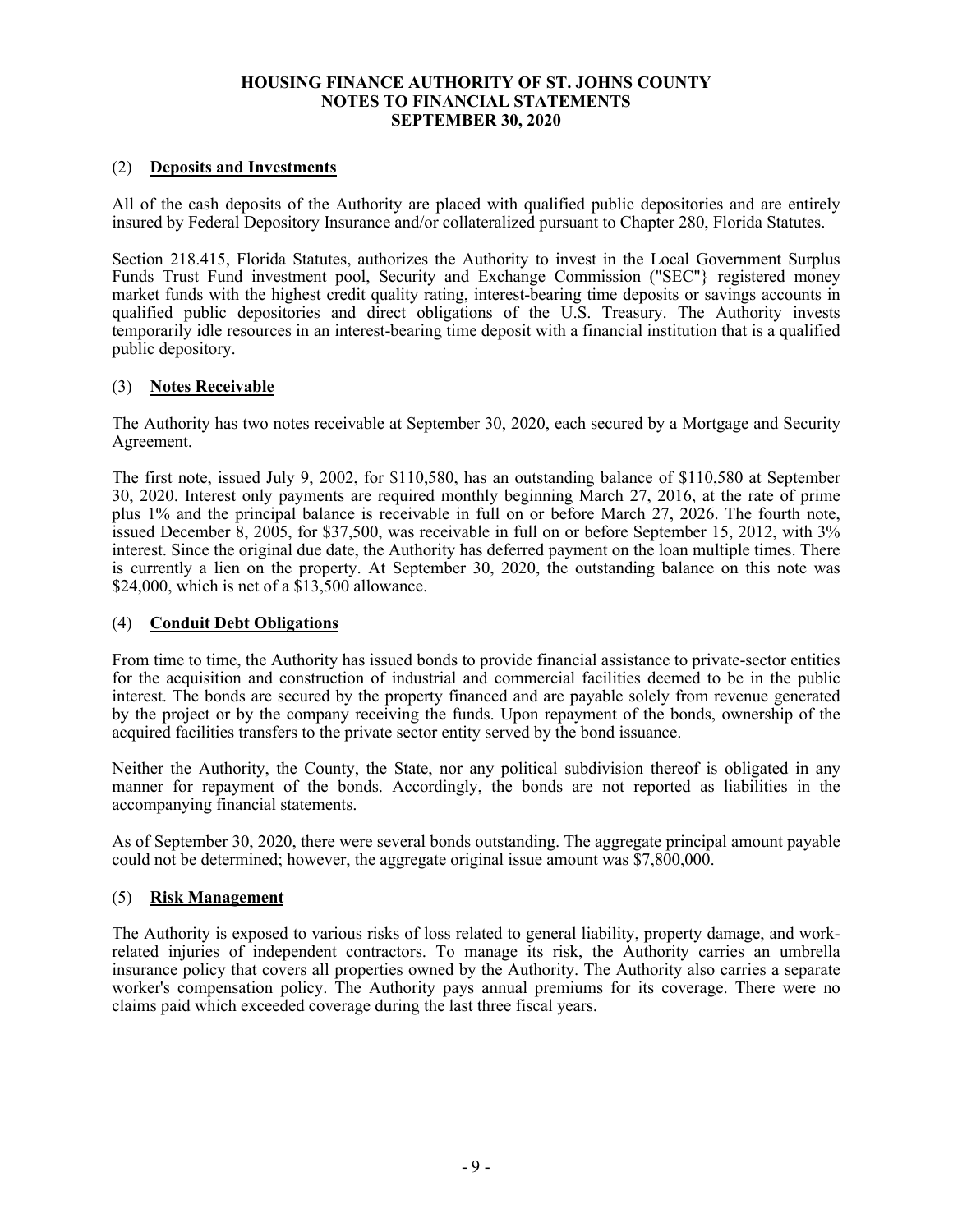**REQUIRED SUPPLEMENTARY INFORMATION**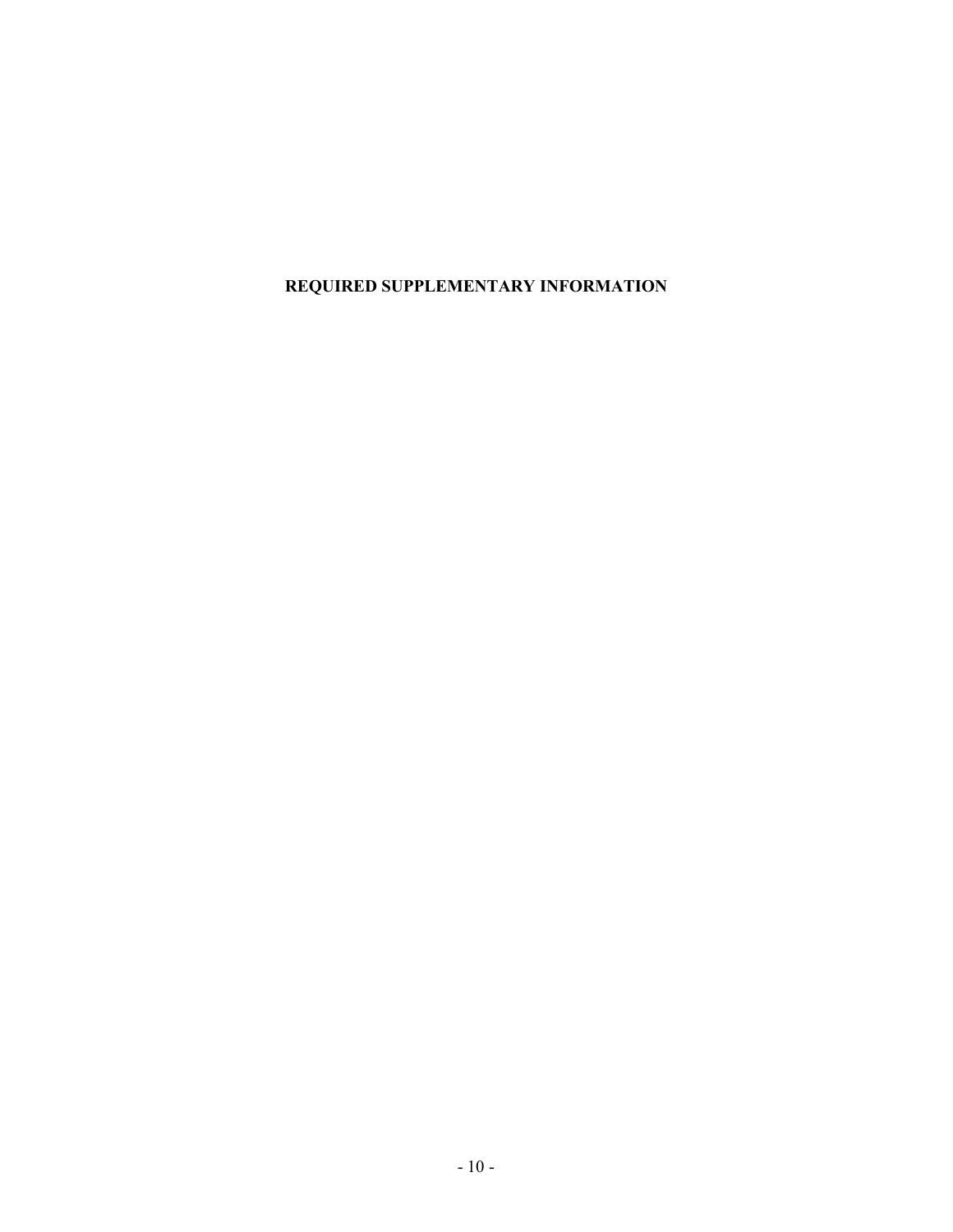## **HOUSING FINANCE AUTHORITY OF ST. JOHNS COUNTY SCHEDULE OF REVENUES, EXPENDITURES AND CHANGES IN FUND BALANCE BUDGET AND ACTUAL - GENERAL FUND FOR THE YEAR ENDED SEPTEMBER 30, 2020**

|                                 |          | <b>Budgeted Amounts</b> |       |          |        |           |            | Variance with<br><b>Final Budget -</b><br><b>Positive</b> |  |
|---------------------------------|----------|-------------------------|-------|----------|--------|-----------|------------|-----------------------------------------------------------|--|
|                                 | Original |                         | Final |          | Actual |           | (Negative) |                                                           |  |
| <b>Revenues</b>                 |          |                         |       |          |        |           |            |                                                           |  |
| Miscellaneous revenues          | \$       | 13,126                  | \$    | 12,371   | \$     | 12,371    | \$         |                                                           |  |
| <b>Expenditures</b><br>Current: |          |                         |       |          |        |           |            |                                                           |  |
| Transportation                  |          | 12,485                  |       | 23,388   |        | 23,313    |            | 75                                                        |  |
| Net change in fund balance      |          | 641                     |       | (11,017) |        | (10, 942) |            | (75)                                                      |  |
| Fund balance, beginning of year |          | 260,294                 |       | 260,294  |        | 260,294   |            |                                                           |  |
| Fund balance, end of year       |          | 260,935                 | S     | 249,277  |        | 249,352   | \$.        | (75)                                                      |  |

#### **Notes to Schedule:**

The annual budget is adopted and amended by the Authority Board. The budget is prepared on the modified accrual basis of accounting, which is consistent with generally accepted accounting principles. The fund is the legal level of control.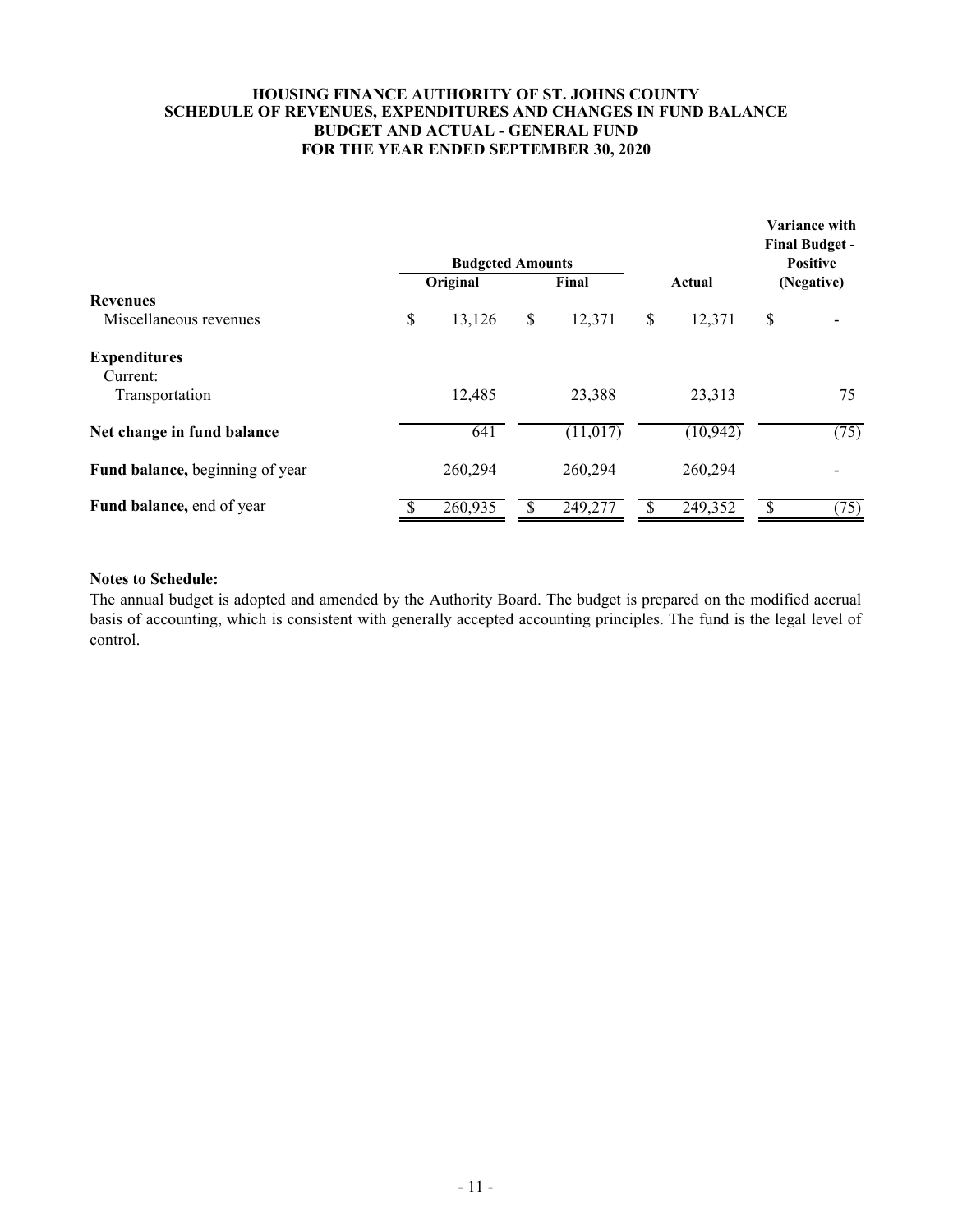**OTHER REPORTS**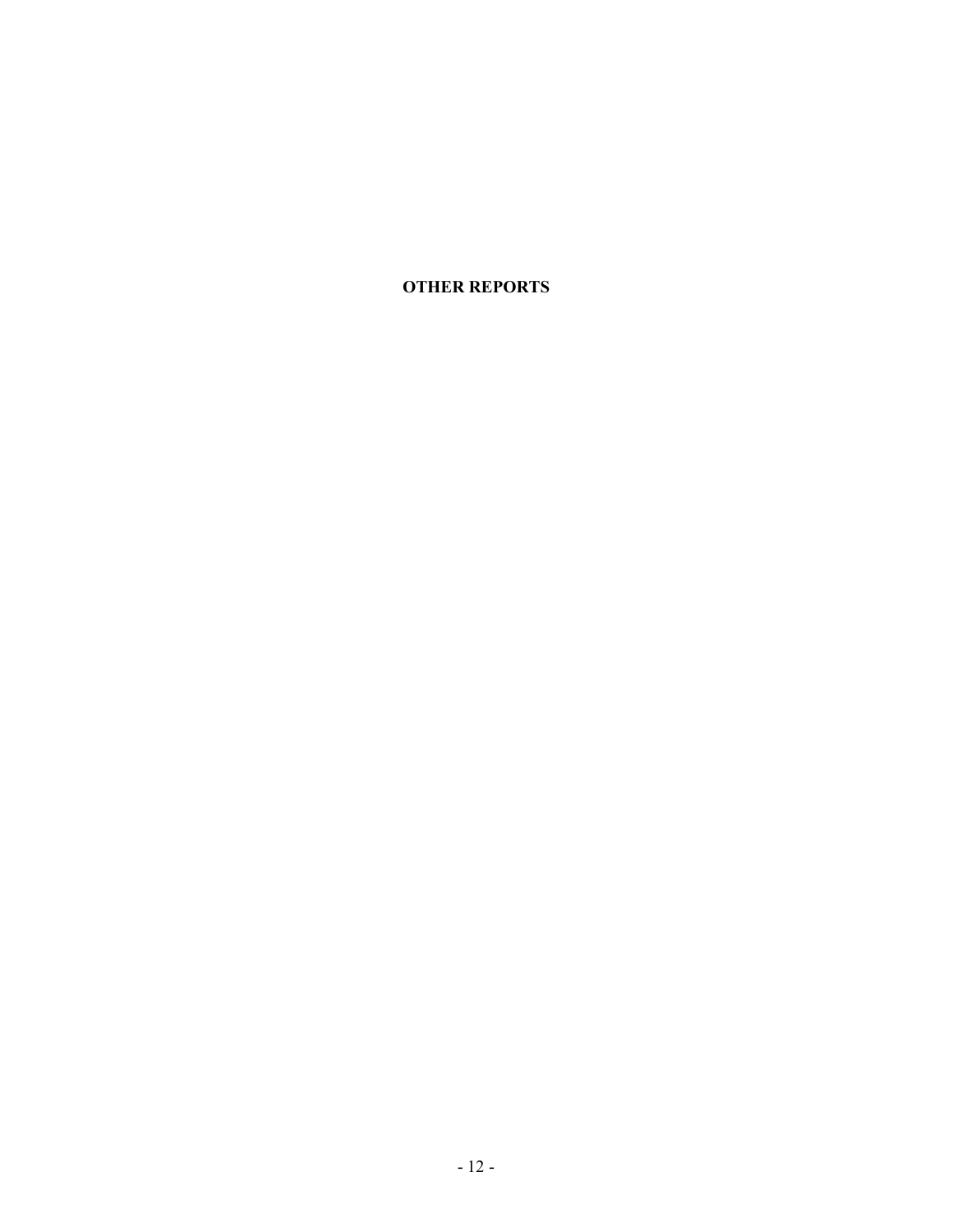

## **INDEPENDENT AUDITORS' REPORT ON INTERNAL CONTROL OVER FINANCIAL REPORTING AND ON COMPLIANCE AND OTHER MATTERS BASED ON AN AUDIT OF FINANCIAL STATEMENTS PERFORMED IN ACCORDANCE WITH** *GOVERNMENT AUDITING STANDARDS*

To the Governing Board, Housing Finance Authority of St. Johns County:

We have audited, in accordance with auditing standards generally accepted in the United States of America and the standards applicable to financial audits contained in *Government Auditing Standards* issued by the Comptroller General of the United States, the financial statements of the governmental activities and the general fund of the Housing Finance Authority of St. Johns County (the Authority) as of and for the year ended September 30, 2020, and the related notes to the financial statements, which collectively comprise the Authority's basic financial statements, and have issued our report thereon dated June 30, 2021.

#### *Internal Control over Financial Reporting*

In planning and performing our audit of the financial statements, we considered the Authority's internal control over financial reporting (internal control) as a basis for designing audit procedures that are appropriate in the circumstances for the purpose of expressing our opinions on the financial statements, but not for the purpose of expressing an opinion on the effectiveness of the Authority's internal control. Accordingly, we do not express an opinion on the effectiveness of the Authority's internal control.

A *deficiency in internal control* exists when the design or operation of a control does not allow management or employees in the normal course of performing their assigned functions, to prevent, or detect and correct misstatements on a timely basis. A *material weakness* is a deficiency, or a combination of deficiencies, in internal control, such that there is a reasonable possibility that a material misstatement of the entity's financial statements will not be prevented, or detected and corrected on a timely basis. A *significant deficiency* is a deficiency, or a combination of deficiencies, in internal control that is less severe than a material weakness, yet important enough to merit attention by those charged with governance.

Our consideration of internal control over financial reporting was for the limited purpose described in the first paragraph of this section and was not designed to identify all deficiencies in internal control that might be material weaknesses or significant deficiencies. Given these limitations, during our audit we did not identify any deficiencies in internal control that we consider to be a material weakness. However, material weaknesses may exist that have not been identified.

121 Executive Circle 133 East Indiana Avenue Daytona Beach, FL 32114-1180 DeLand, FL 32724-4329 Telephone: 386-257-4100 Telephone: 386-738-3300

5931 NW 1st Place Gainesville, FL 32607-2063 Telephone: 352-378-1331

2477 Tim Gamble Place, Suite 200 Tallahassee, FL 32308-4386 Telephone: 850-386-6184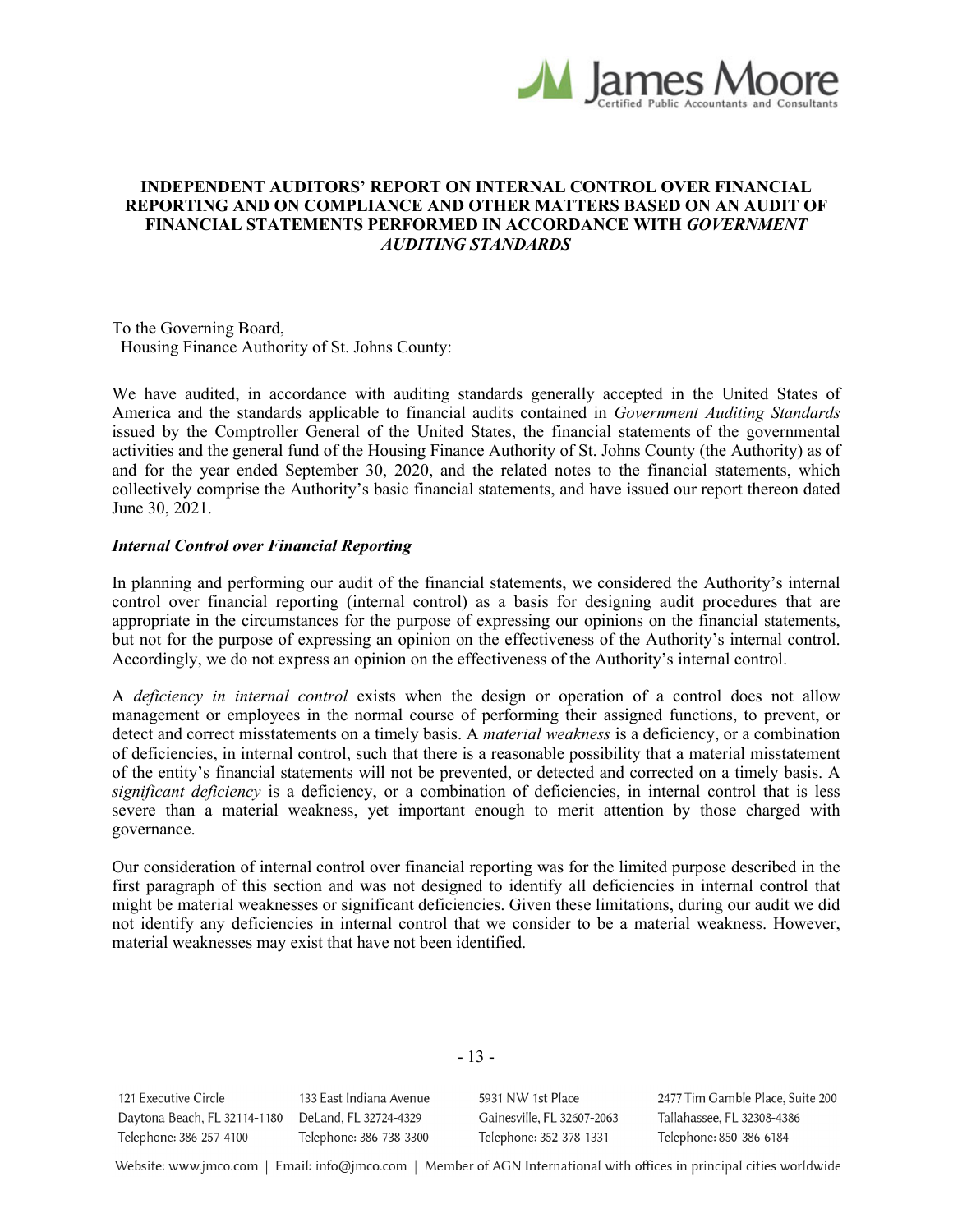#### *Compliance and Other Matters*

As part of obtaining reasonable assurance about whether the Authority's financial statements are free from material misstatement, we performed tests of its compliance with certain provisions of laws, regulations, contracts, and grant agreements, noncompliance with which could have a direct and material effect on the financial statements. However, providing an opinion on compliance with those provisions was not an objective of our audit and, accordingly, we do not express such an opinion. The results of our tests disclosed no instances of noncompliance or other matters that are required to be reported under *Government Auditing Standards*.

### **Purpose of this Report**

The purpose of this report is solely to describe the scope of our testing of internal control and compliance and the results of that testing, and not to provide an opinion on the effectiveness of the entity's internal control or on compliance. This report is an integral part of an audit performed in accordance with *Government Auditing Standards* in considering the entity's internal control and compliance. Accordingly, this communication is not suitable for any other purpose.

James Marre : 6., P.L.

Daytona Beach, Florida June 30, 2021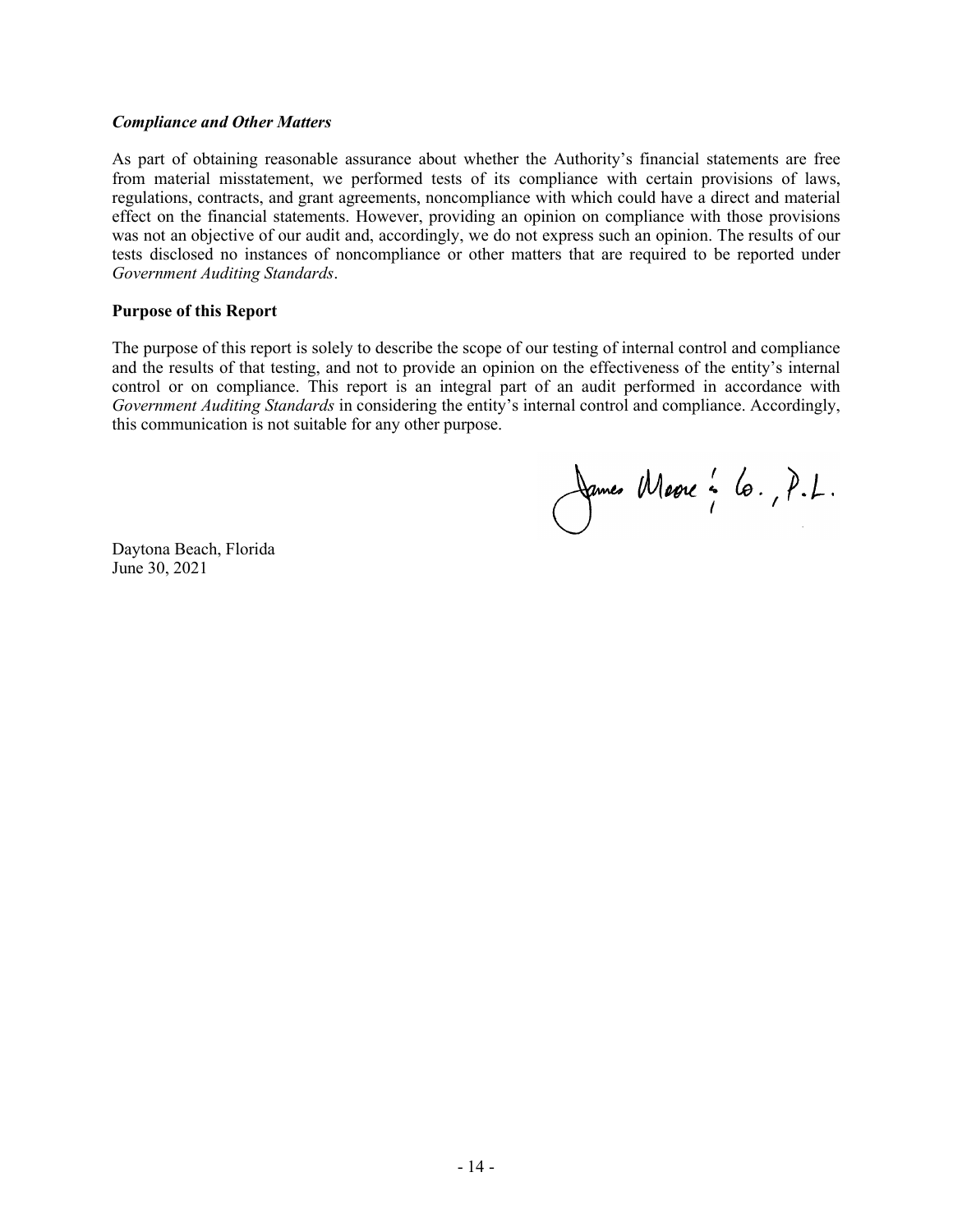

## **INDEPENDENT AUDITORS' MANAGEMENT LETTER REQUIRED BY CHAPTER 10.550, RULES OF THE STATE OF FLORIDA OFFICE OF THE AUDITOR GENERAL**

To the Governing Board, Housing Finance Authority of St. Johns County:

# **Report on the Financial Statements**

We have audited the financial statements of the Housing Finance Authority of St. Johns County (the Authority), as of and for the fiscal year ended September 30, 2020, and have issued our report thereon dated June 30, 2021.

#### **Auditors' Responsibility**

We conducted our audit in accordance with auditing standards generally accepted in the United States of America; the standards applicable to financial audits contained in *Government Auditing Standards,* issued by the Comptroller General of the United States; and Chapter 10.550, Rules of the Auditor General.

#### **Other Reporting Requirements**

We have issued our Independent Auditors' Report on Internal Control over Financial Reporting and Compliance and Other Matters Based on an Audit of the Financial Statements Performed in Accordance with *Government Auditing Standards*; and Independent Accountants Report on an examination conducted in accordance with *AICPA Professional Standards*, AT-C Section 315, regarding compliance requirements in accordance with Chapter 10.550, Rules of the Auditor General. Disclosures in those reports, which are dated June 30, 2021, should be considered in conjunction with this management letter.

#### **Prior Audit Findings**

Section 10.554(1)(i)1., Rules of the Auditor General, requires that we determine whether or not corrective actions have been taken to address findings and recommendations made in the preceding annual financial audit report. There were no findings and recommendations made in the preceding annual financial audit report.

#### **Official Title and Legal Authority**

Section 10.554(1)(i)4., Rules of the Auditor General, requires that the name or official title and legal authority for the primary government and each component unit of the reporting entity be disclosed in this management letter, unless disclosed in the notes to the financial statements. See Note 1 to the financial statements for the relevant disclosure.

- 15 -

121 Executive Circle 133 East Indiana Avenue Daytona Beach, FL 32114-1180 DeLand, FL 32724-4329 Telephone: 386-257-4100 Telephone: 386-738-3300

5931 NW 1st Place Gainesville, FL 32607-2063 Telephone: 352-378-1331

2477 Tim Gamble Place, Suite 200 Tallahassee, FL 32308-4386 Telephone: 850-386-6184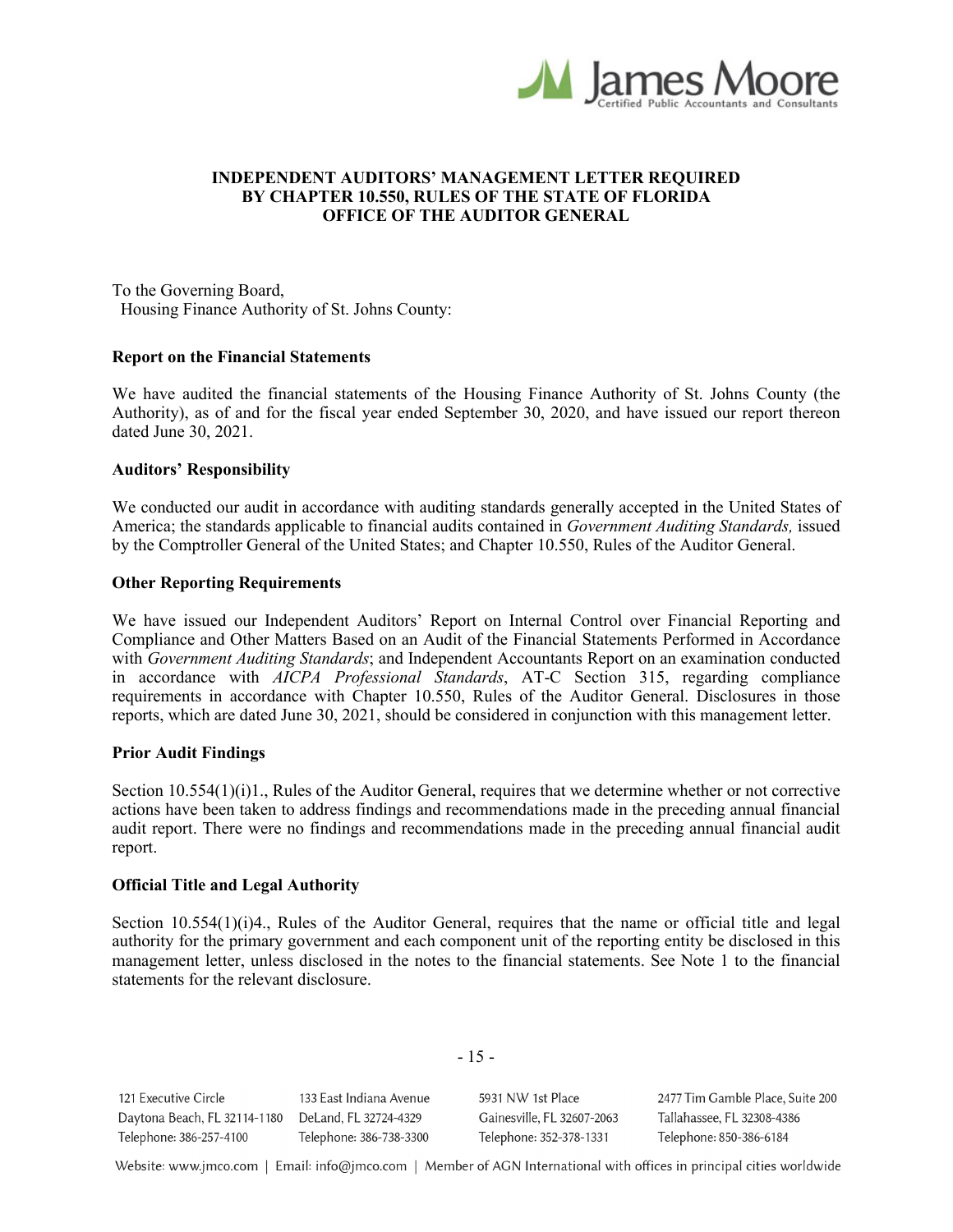## **Financial Condition and Management**

Section 10.554(1)(i)5.a. and 10.556(7), Rules of the Auditor General, requires us to apply appropriate procedures and communicate the results of our determination as to whether or not the Authority has met one or more of the conditions described in Section 218.503(1), Florida Statutes, and identification of the specific condition(s) met. In connection with our audit, we determined that the Authority did not meet any conditions described in Section 218.503(1), Florida Statutes.

Pursuant to Sections 10.554(1)(i)5.b. and 10.556(8), Rules of the Auditor General, we applied financial condition assessment procedures. It is management's responsibility to monitor the Authority's financial condition, and our financial condition assessment was based in part on representations made by management and the review of financial information provided by same.

Section 10.554(1)(i)2., Rules of the Auditor General, requires that we communicate any recommendations to improve financial management. In connection with our audit, we did not have any such recommendations.

# **Additional Matters**

Section 10.554(1)(i)3., Rules of the Auditor General, requires us to communicate noncompliance with provisions of contracts or grant agreements, or abuse, that have occurred, or are likely to have occurred, that have an effect on the financial statements that is less than material but which warrants the attention of those charged with governance. In connection with our audit, we did not have any such findings.

## **Purpose of this Letter**

Our management letter is intended solely for the information and use of the Legislative Auditing Committee, members of the Florida Senate and the Florida House of Representatives, the Florida Auditor General, Federal and State grant agencies, the Governing Board, management, and others within the Authority and is not intended to be and should not be used by anyone other than these specified parties.

James Marre : 6., P.L.

Daytona Beach, Florida June 30, 2021